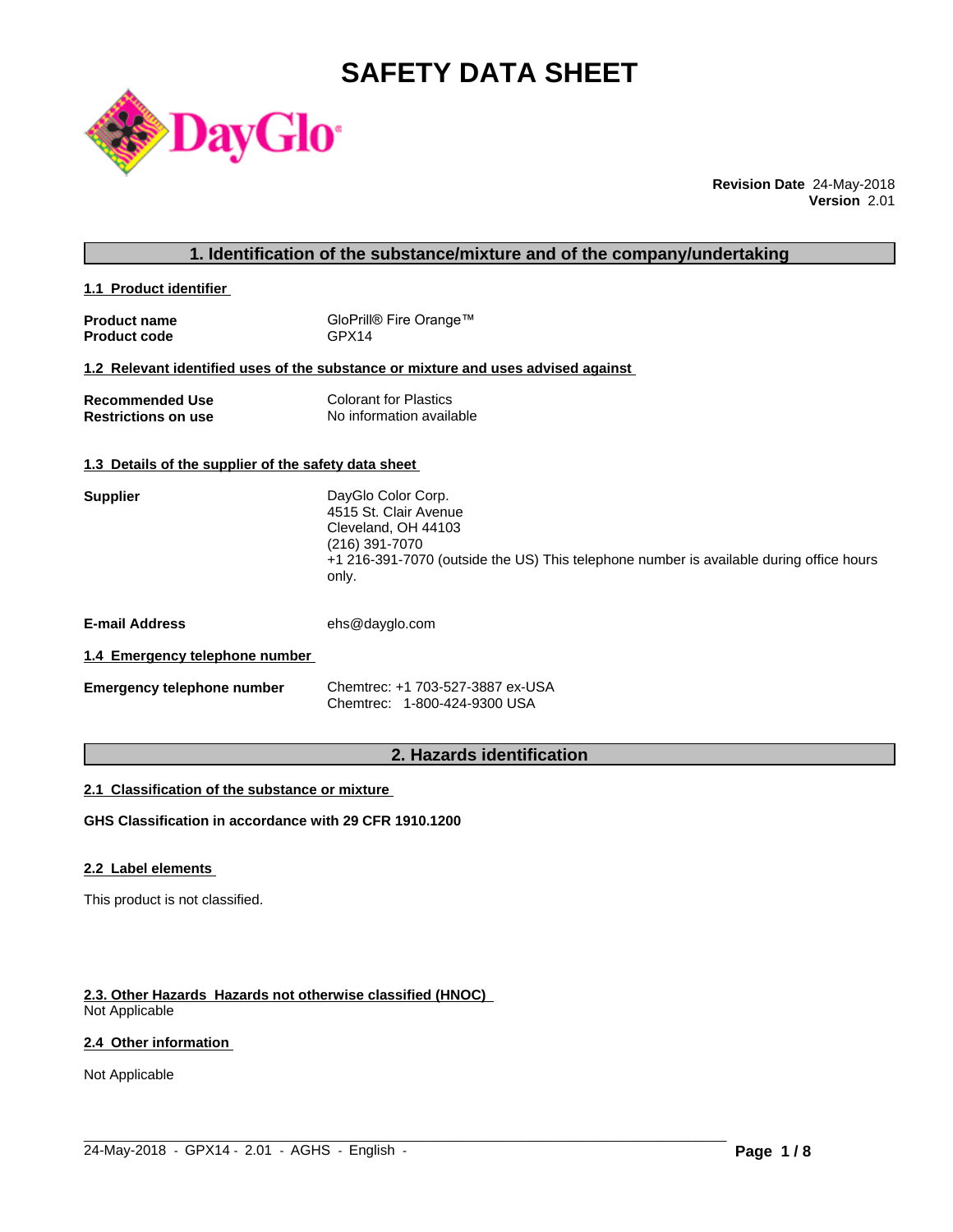# **3. Composition/Information on Ingredients**

#### **Substance**

**Mixture**

| <b>Chemical Name</b>                                                                                        | CAS No.   | Weight-% |  |  |  |
|-------------------------------------------------------------------------------------------------------------|-----------|----------|--|--|--|
| OXIDE<br>MAGNE:<br>⊵SIUM (⊺                                                                                 | 1309-48-4 |          |  |  |  |
| $\alpha$ has been withheld as a trade secret.<br>t percentage (concentration) of composition i.<br>he exact |           |          |  |  |  |

|                                       | 4. First aid measures                                                                                                                                                                                                   |
|---------------------------------------|-------------------------------------------------------------------------------------------------------------------------------------------------------------------------------------------------------------------------|
| 4.1 Description of first-aid measures |                                                                                                                                                                                                                         |
| <b>General advice</b>                 | No information available.                                                                                                                                                                                               |
| Eye contact                           | Immediately flush with plenty of water. After initial flushing, remove any contact lenses and<br>continue flushing for at least 15 minutes. Keep eye wide open while rinsing. If symptoms<br>persist, call a physician. |
| <b>Skin contact</b>                   | Immediate medical attention is not required. Wash off with soap and water.                                                                                                                                              |
| <b>Inhalation</b>                     | Immediate medical attention is not required. Move to fresh air.                                                                                                                                                         |
| Ingestion                             | Do NOT induce vomiting. Drink plenty of water. Consult a physician.                                                                                                                                                     |
|                                       | 4.2 Most important symptoms and effects, both acute and delayed                                                                                                                                                         |
| <b>Symptoms</b>                       | See Section 2.2, Label Elements and/or Section 11, Toxicological effects.                                                                                                                                               |
|                                       | 4.3 Indication of any immediate medical attention and special treatment needed                                                                                                                                          |
| Notes to physician                    | Treat symptomatically.                                                                                                                                                                                                  |
|                                       | 5. Fire-Fighting Measures                                                                                                                                                                                               |

#### **5.1 Extinguishing media**

**Suitable extinguishing media** Use extinguishing measures that are appropriate to local circumstances and the surrounding environment.

**Unsuitable Extinguishing Media** None.

#### **5.2 Special hazards arising from the substance or mixture**

#### **Special Hazard**

None known based on information supplied.

**Hazardous Combustion Products** Carbon oxides. Nitrogen oxides (NOx).

#### **Explosion Data**

**Sensitivity to Mechanical Impact** None. **Sensitivity to Static Discharge** None.

#### **5.3 Advice for firefighters**

As in any fire, wear self-contained breathing apparatus pressure-demand, MSHA/NIOSH (approved or equivalent) and full protective gear.

 $\_$  ,  $\_$  ,  $\_$  ,  $\_$  ,  $\_$  ,  $\_$  ,  $\_$  ,  $\_$  ,  $\_$  ,  $\_$  ,  $\_$  ,  $\_$  ,  $\_$  ,  $\_$  ,  $\_$  ,  $\_$  ,  $\_$  ,  $\_$  ,  $\_$  ,  $\_$  ,  $\_$  ,  $\_$  ,  $\_$  ,  $\_$  ,  $\_$  ,  $\_$  ,  $\_$  ,  $\_$  ,  $\_$  ,  $\_$  ,  $\_$  ,  $\_$  ,  $\_$  ,  $\_$  ,  $\_$  ,  $\_$  ,  $\_$  ,

# **6. Accidental Release Measures**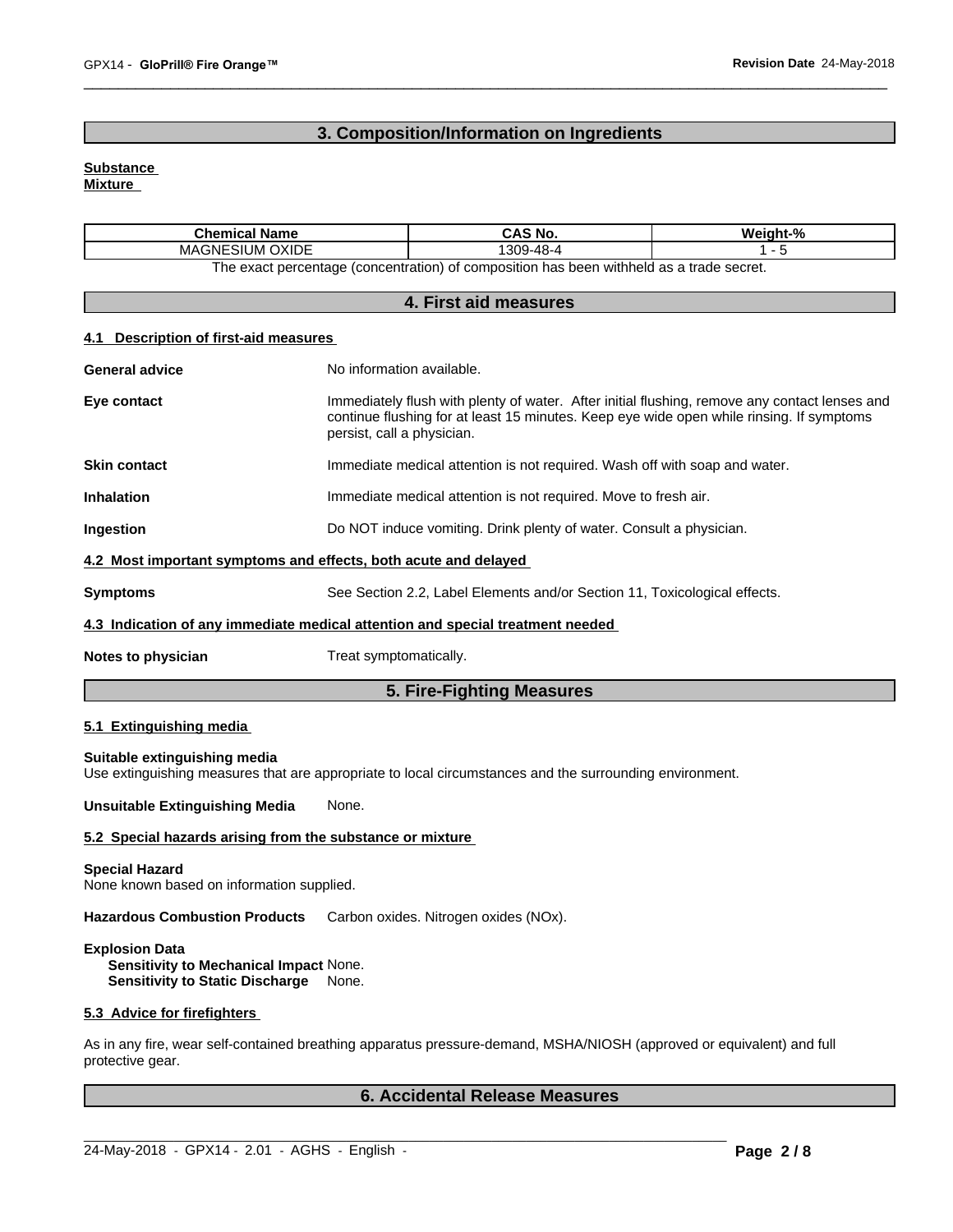#### **6.1 Personal precautions, protective equipment and emergency procedures**

Ensure adequate ventilation, especially in confined areas. Use personal protective equipment.

#### **6.2 Environmental precautions**

Prevent product from entering drains. See Section 12 for additional Ecological information.

#### **6.3 Methods and materials for containment and cleaning up**

| <b>Methods for Containment</b> | Prevent further leakage or spillage if safe to do so.                                                                                                                                                    |
|--------------------------------|----------------------------------------------------------------------------------------------------------------------------------------------------------------------------------------------------------|
| Methods for cleaning up        | Use personal protective equipment. Take up mechanically and collect in suitable container<br>for disposal. Prevent product from entering drains. Keep in suitable and closed containers<br>for disposal. |

# **7. Handling and storage**

#### **7.1 Precautions for safe handling**

| Advice on safe handling                                          | Wear personal protective equipment. Take precautionary measures against static<br>discharges. |
|------------------------------------------------------------------|-----------------------------------------------------------------------------------------------|
| <b>Hygiene measures</b>                                          | Handle in accordance with good industrial hygiene and safety practice.                        |
| 7.2 Conditions for safe storage, including any incompatibilities |                                                                                               |
| <b>Storage Conditions</b>                                        | Keep tightly closed in a dry and cool place.                                                  |
| <b>Materials to Avoid</b>                                        | No materials to be especially mentioned.                                                      |

# **8. Exposure controls/personal protection**

#### **8.1 Exposure Guidelines**

| <b>Chemical Name</b> | <b>ACGIH TLV</b>         | <b>OSHA PEL</b>          | <b>British Columbia</b>   | Alberta                  | Quebec                   | <b>Ontario TWAEV</b>     |
|----------------------|--------------------------|--------------------------|---------------------------|--------------------------|--------------------------|--------------------------|
| I MAGNESIUM OXIDE    | TWA: $10 \text{ ma/m}^3$ | TWA: $15 \text{ ma/m}^3$ | TWA: $10 \text{ ma/m}^3$  | TWA: $10 \text{ ma/m}^3$ | TWA: $10 \text{ mg/m}^3$ | TWA: $10 \text{ ma/m}^3$ |
| 1309-48-4            | inhalable fraction       | fume, total              | TWA: $3 \text{ ma/m}^3$   |                          |                          |                          |
|                      |                          | particulate              | STEL: $10 \text{ ma/m}^3$ |                          |                          |                          |

#### **8.2 Appropriate engineering controls**

| <b>Engineering Measures</b> | Showers              |  |
|-----------------------------|----------------------|--|
|                             | Eyewash stations     |  |
|                             | Ventilation systems. |  |

#### **8.3 Individual protection measures, such as personal protective equipment**

| <b>Eye/Face Protection</b>    | Safety glasses with side-shields.                                                                              |
|-------------------------------|----------------------------------------------------------------------------------------------------------------|
| Skin and body protection      | Wear chemical resistant footwear and clothing such as gloves, an apron or a whole body<br>suit as appropriate. |
| <b>Respiratory protection</b> | . NIOSH/MSHA approved respiratory protection should be worn if exposure is anticipated.                        |
| <b>Hygiene measures</b>       | See section 7 for more information                                                                             |

 $\_$  ,  $\_$  ,  $\_$  ,  $\_$  ,  $\_$  ,  $\_$  ,  $\_$  ,  $\_$  ,  $\_$  ,  $\_$  ,  $\_$  ,  $\_$  ,  $\_$  ,  $\_$  ,  $\_$  ,  $\_$  ,  $\_$  ,  $\_$  ,  $\_$  ,  $\_$  ,  $\_$  ,  $\_$  ,  $\_$  ,  $\_$  ,  $\_$  ,  $\_$  ,  $\_$  ,  $\_$  ,  $\_$  ,  $\_$  ,  $\_$  ,  $\_$  ,  $\_$  ,  $\_$  ,  $\_$  ,  $\_$  ,  $\_$  ,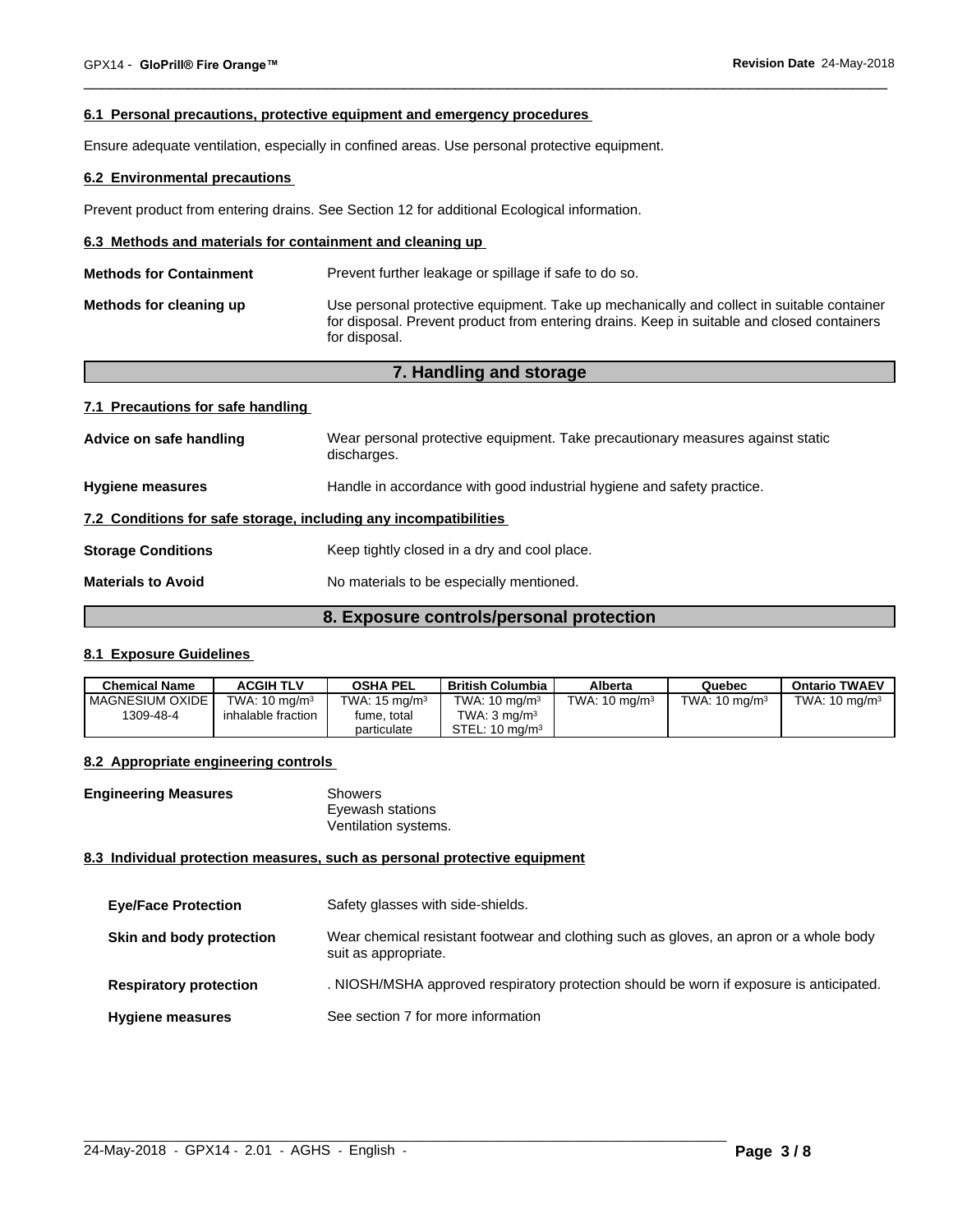# **9. Physical and chemical properties**

# **9.1 Information on basic physical and chemical properties**

| <b>Physical state</b>                                    | Solid              |                                                      |                          |
|----------------------------------------------------------|--------------------|------------------------------------------------------|--------------------------|
| Appearance                                               | Pellets            | Color                                                | Orange                   |
| Odor                                                     | Mild               | <b>Odor Threshold</b>                                | No information available |
|                                                          |                    |                                                      |                          |
| <b>Property</b>                                          | <b>Values</b>      | <b>Remarks • Methods</b><br>No information available |                          |
| pH                                                       |                    | No information available                             |                          |
| <b>Melting/freezing point</b>                            |                    | No information available                             |                          |
| <b>Boiling point/boiling range</b><br><b>Flash Point</b> |                    | No information available                             |                          |
| <b>Evaporation rate</b>                                  |                    | No information available                             |                          |
| Flammability (solid, gas)                                |                    | No information available                             |                          |
| <b>Flammability Limits in Air</b>                        |                    |                                                      |                          |
| upper flammability limit                                 |                    | No information available                             |                          |
| lower flammability limit                                 |                    | No information available                             |                          |
| Vapor pressure                                           |                    | No information available                             |                          |
| Vapor density                                            |                    | No information available                             |                          |
| <b>Specific Gravity</b>                                  | 1.2                |                                                      |                          |
| <b>Water solubility</b>                                  | Insoluble in water |                                                      |                          |
| Solubility in other solvents                             |                    | No information available                             |                          |
| <b>Partition coefficient</b>                             |                    | No information available                             |                          |
| <b>Autoignition temperature</b>                          |                    | No information available                             |                          |
| <b>Decomposition temperature</b>                         |                    | No information available                             |                          |
| <b>Viscosity, kinematic</b>                              |                    | No information available                             |                          |
| Viscosity, dynamic                                       |                    | No information available                             |                          |
| <b>Explosive properties</b>                              |                    | No information available                             |                          |
| <b>Oxidizing Properties</b>                              |                    | No information available                             |                          |
| 9.2 Other information                                    |                    |                                                      |                          |

# **Volatile organic compounds (VOC)** None **content**

# **10. Stability and Reactivity**

#### **10.1 Reactivity**

No dangerous reaction known under conditions of normal use

# **10.2 Chemical stability**

Stable

#### **10.3 Possibility of hazardous reactions**

None under normal processing.

#### **10.4 Conditions to Avoid**

Take precautionary measures against static discharges. Dust formation.

#### **10.5 Incompatible Materials**

None known based on information supplied.

#### **10.6 Hazardous Decomposition Products**

None known based on information supplied.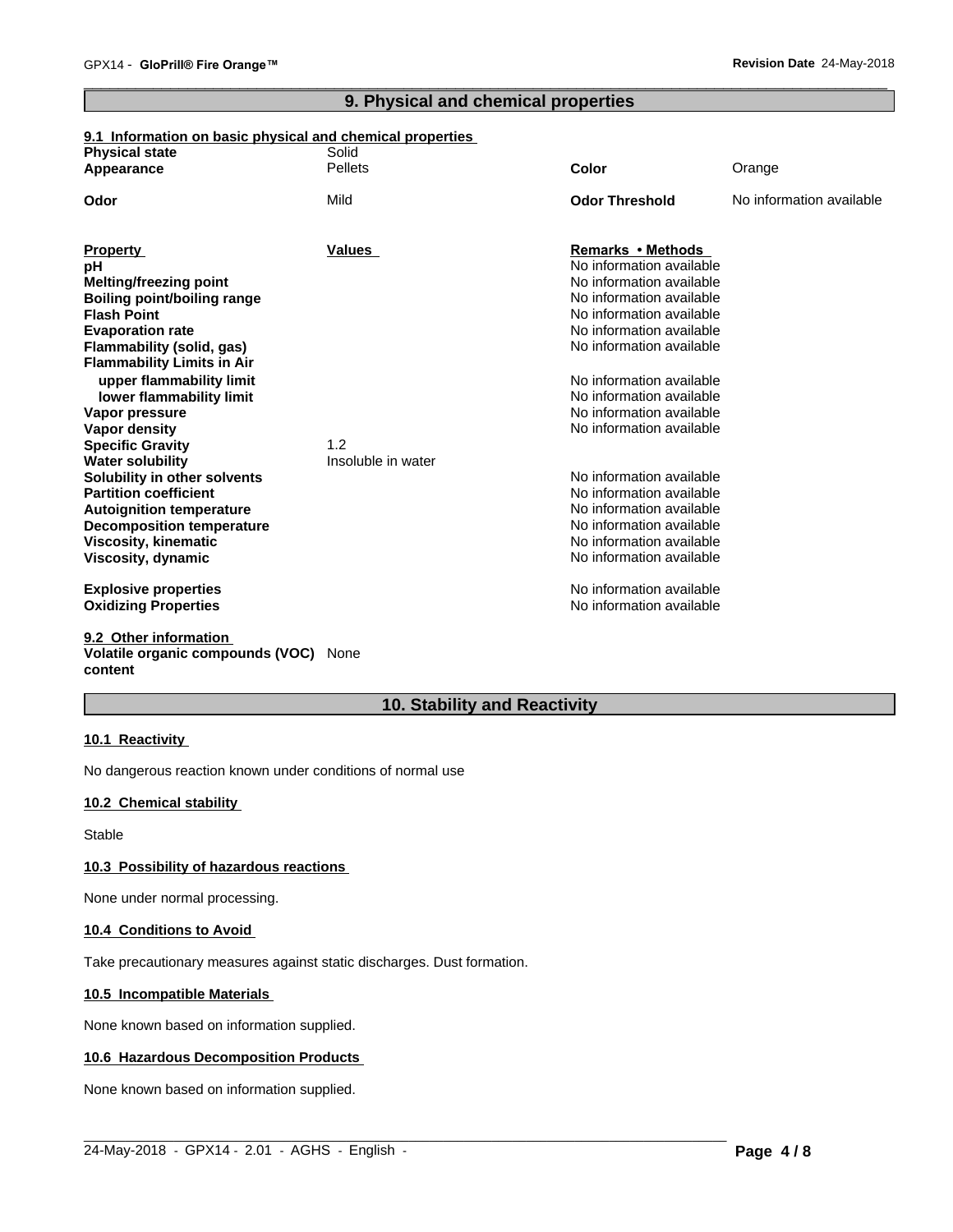# **11. Toxicological information**

 $\_$  ,  $\_$  ,  $\_$  ,  $\_$  ,  $\_$  ,  $\_$  ,  $\_$  ,  $\_$  ,  $\_$  ,  $\_$  ,  $\_$  ,  $\_$  ,  $\_$  ,  $\_$  ,  $\_$  ,  $\_$  ,  $\_$  ,  $\_$  ,  $\_$  ,  $\_$  ,  $\_$  ,  $\_$  ,  $\_$  ,  $\_$  ,  $\_$  ,  $\_$  ,  $\_$  ,  $\_$  ,  $\_$  ,  $\_$  ,  $\_$  ,  $\_$  ,  $\_$  ,  $\_$  ,  $\_$  ,  $\_$  ,  $\_$  ,

#### **11.1 Acute toxicity**

**Numerical measures of toxicity: Product Information**

**The following values are calculated based on chapter 3.1 of the GHS document**

| Oral LD50   | 9,883.00 mg/kg  |
|-------------|-----------------|
| Dermal LD50 | 55,030.00 mg/kg |

**Numerical measures of toxicity: Component Information**

#### **11.2 Information on toxicologicaleffects**

#### **Skin corrosion/irritation**

Product Information • May cause irritation Component Information • No information available

#### **Serious eye damage/eye irritation**

Product Information • May cause eye irritation Component Information • No information available

#### **Respiratory or skin sensitization**

Product Information • No information available Component Information  $\overline{\cdot}$  No information available

#### **Germ cell mutagenicity**

Product Information • No information available Component Information • No information available

#### **Carcinogenicity**

Product Information • Contains no ingredient listed as a carcinogen Component Information •

#### **Reproductive toxicity**

Product Information • No information available Component Information • No information available

#### **STOT - single exposure** No information available

#### **STOT - repeated exposure**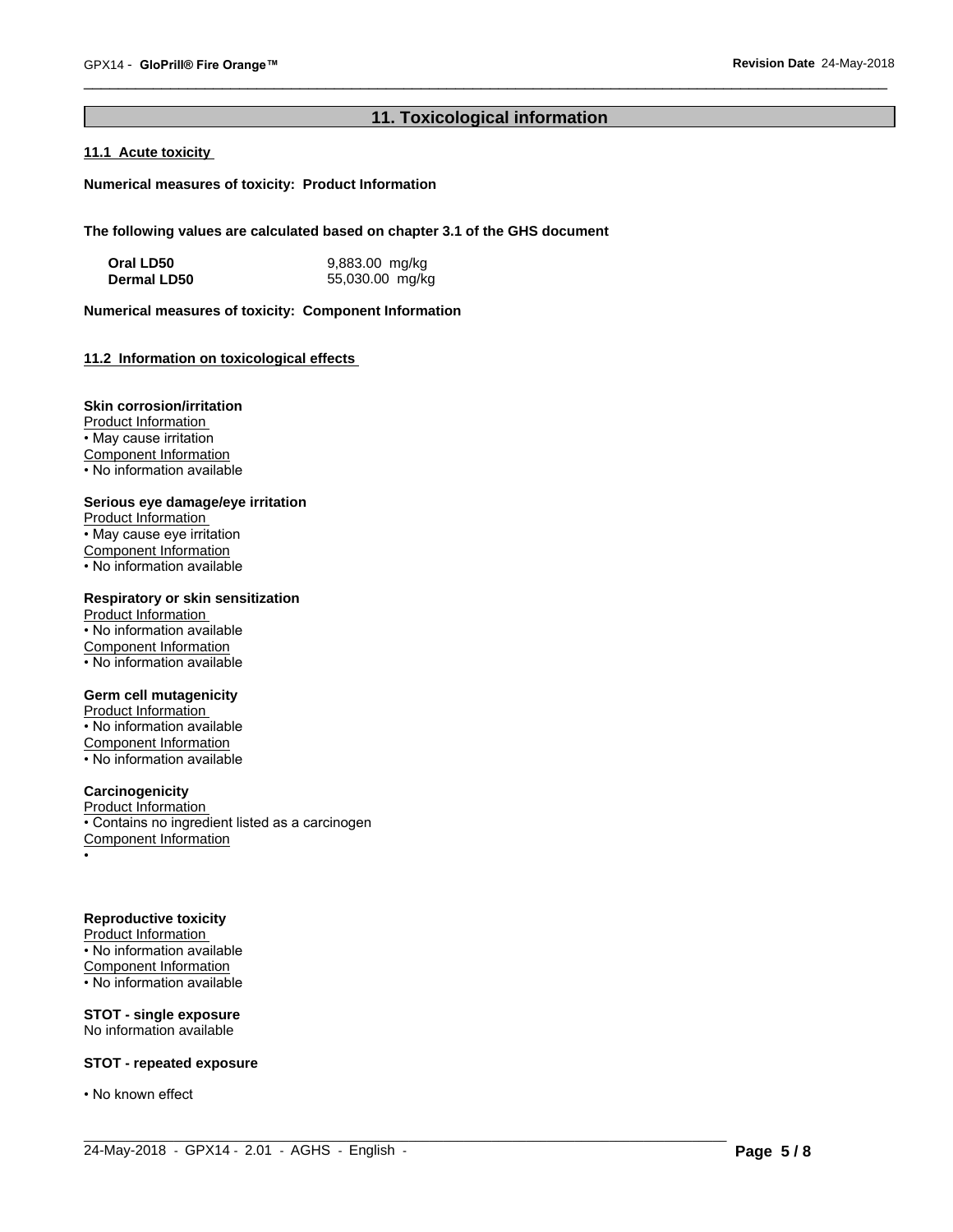#### **Other adverse effects**

Product Information • No information available Component Information • No information available

#### **Aspiration hazard**

Product Information • No information available Component Information • No information available

# **12. Ecological information**

#### **12.1 Toxicity**

**Ecotoxicity No information available** 

45.72 % of the mixture consists of components(s) of unknown hazards to the aquatic environment

#### **Ecotoxicity effects**

#### **12.2 Persistence and degradability**

No information available.

#### **12.3 Bioaccumulative potential**

Discharge into the environment must be avoided

#### **12.4 Mobility in soil**

No information available.

#### **12.5 Other adverse effects**

No information available

# **13. Disposal Considerations**

#### **13.1 Waste treatment methods**

Dispose of in accordance with federal, state, and local regulations.

# **14. Transport Information**

| DOT         | Not regulated |
|-------------|---------------|
| MEX         | Not regulated |
| <b>IMDG</b> | Not regulated |
| IATA        | Not regulated |

# **15. Regulatory information**

 $\_$  ,  $\_$  ,  $\_$  ,  $\_$  ,  $\_$  ,  $\_$  ,  $\_$  ,  $\_$  ,  $\_$  ,  $\_$  ,  $\_$  ,  $\_$  ,  $\_$  ,  $\_$  ,  $\_$  ,  $\_$  ,  $\_$  ,  $\_$  ,  $\_$  ,  $\_$  ,  $\_$  ,  $\_$  ,  $\_$  ,  $\_$  ,  $\_$  ,  $\_$  ,  $\_$  ,  $\_$  ,  $\_$  ,  $\_$  ,  $\_$  ,  $\_$  ,  $\_$  ,  $\_$  ,  $\_$  ,  $\_$  ,  $\_$  ,

**15.1 International Inventories**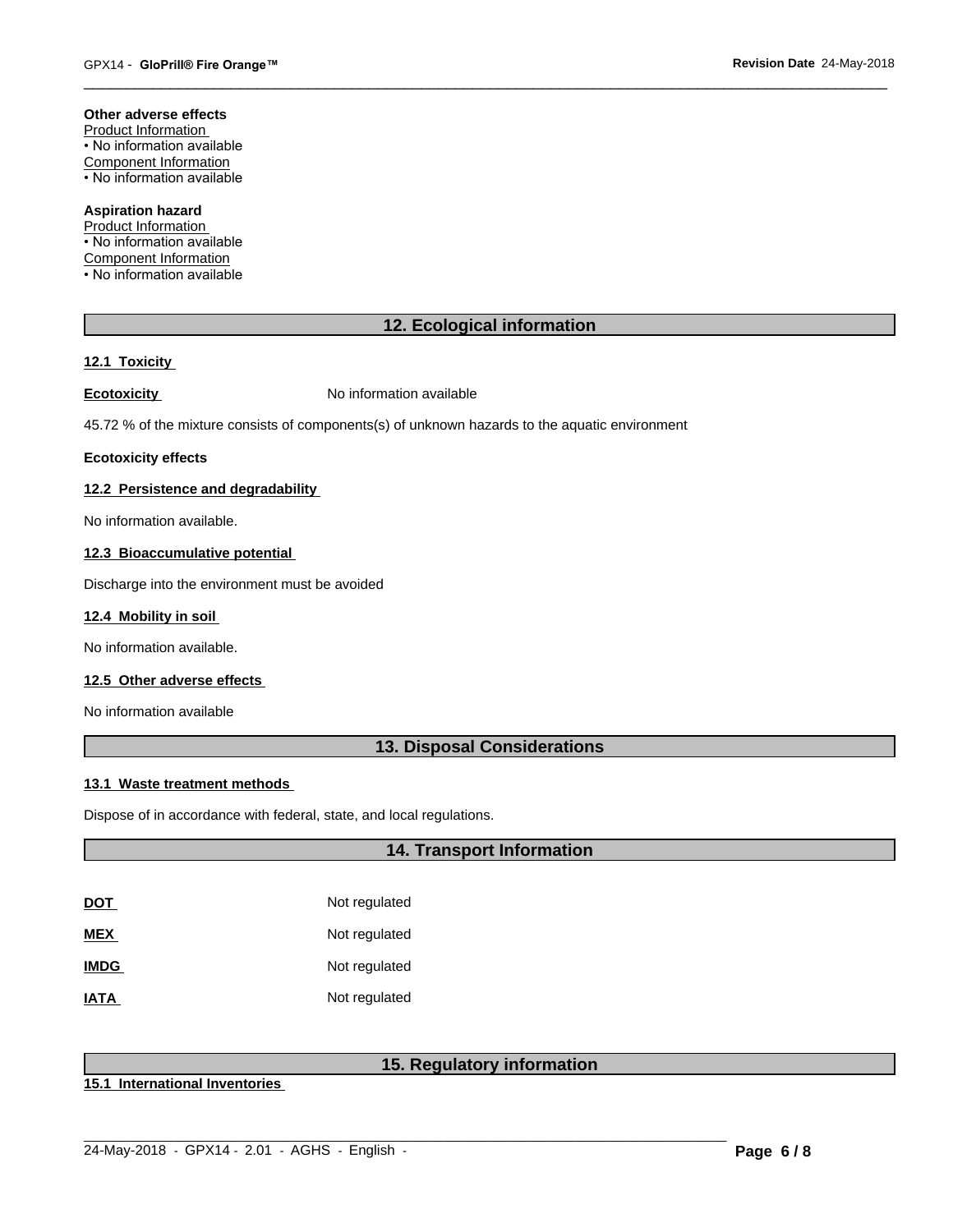| <b>TSCA</b>          | Complies                 |
|----------------------|--------------------------|
| <b>DSL</b>           | $\overline{\phantom{0}}$ |
| <b>EINECS/ELINCS</b> | $\overline{\phantom{0}}$ |
| <b>ENCS</b>          |                          |
| <b>IECSC</b>         | -                        |
| <b>KECL</b>          | -                        |
| <b>PICCS</b>         |                          |
| <b>AICS</b>          |                          |
| <b>NZIOC</b>         |                          |
|                      |                          |

 **TSCA** - United States Toxic Substances Control Act Section 8(b) Inventory

 **DSL** - Canadian Domestic Substances List

 **EINECS/ELINCS** - European Inventory of Existing Chemical Substances/European List of Notified Chemical Substances

 **PICCS** - Philippines Inventory of Chemicals and Chemical Substances

 **ENCS** - Japan Existing and New Chemical Substances

 **IECSC** - China Inventory of Existing Chemical Substances

 **KECL** - Korean Existing and Evaluated Chemical Substances

 **PICCS** - Philippines Inventory of Chemicals and Chemical Substances

 **AICS** - Australian Inventory of Chemical Substances

 **NZIoC** - New Zealand Inventory of Chemicals

#### **15.2 U.S. Federal Regulations**

#### **SARA 313**

Section 313 of Title III of the Superfund Amendments and Reauthorization Act of 1986 (SARA). This product contains a chemical or chemicals which are subject to the reporting requirements of the Act and Title 40 of the Code of Federal Regulations, Part 372:

| <b>Chemical Name</b>                         | <b>SARA 313 - Threshold Values %</b> | Weight-%  |
|----------------------------------------------|--------------------------------------|-----------|
| Resin (Zinc Compound)                        |                                      | $40 - 50$ |
| ETHYLENE MAA COPOLYMER ZN SALT<br>28516-43-0 | .u                                   | $5 - 10$  |

#### **15.3 Pesticide Information**

Not applicable

#### **15.4 U.S. State Regulations**

#### **California Proposition 65**

This product contains the following Proposition 65 chemicals:

| <b>Chemical Name</b><br>C.I. Basic Violet 10 - 81-88-9 |                        |                       | California Prop. 65<br>Carcinogen |                                           |  |
|--------------------------------------------------------|------------------------|-----------------------|-----------------------------------|-------------------------------------------|--|
|                                                        |                        |                       |                                   |                                           |  |
| 16. Other information                                  |                        |                       |                                   |                                           |  |
| <b>NFPA</b>                                            | <b>Health Hazard -</b> | Flammability -        | Instability -                     | <b>Physical and chemical</b><br>hazards - |  |
| <b>HMIS</b>                                            | <b>Health Hazard 1</b> | <b>Flammability 1</b> | <b>Physical Hazard 0</b>          | Personal protection X                     |  |
|                                                        |                        |                       |                                   |                                           |  |

 $\_$  ,  $\_$  ,  $\_$  ,  $\_$  ,  $\_$  ,  $\_$  ,  $\_$  ,  $\_$  ,  $\_$  ,  $\_$  ,  $\_$  ,  $\_$  ,  $\_$  ,  $\_$  ,  $\_$  ,  $\_$  ,  $\_$  ,  $\_$  ,  $\_$  ,  $\_$  ,  $\_$  ,  $\_$  ,  $\_$  ,  $\_$  ,  $\_$  ,  $\_$  ,  $\_$  ,  $\_$  ,  $\_$  ,  $\_$  ,  $\_$  ,  $\_$  ,  $\_$  ,  $\_$  ,  $\_$  ,  $\_$  ,  $\_$  ,

#### **Legend:**

*ACGIH (American Conference of Governmental Industrial Hygienists) Ceiling* (C) *DOT (Department of Transportation) EPA (Environmental Protection Agency) IARC (International Agency for Research on Cancer) International Air Transport Association (IATA) International Maritime Dangerous Goods (IMDG) NIOSH (National Institute for Occupational Safety and Health) NTP (National Toxicology Program) OSHA (Occupational Safety and Health Administration of the US Department of Labor) PEL (Permissible Exposure Limit)*